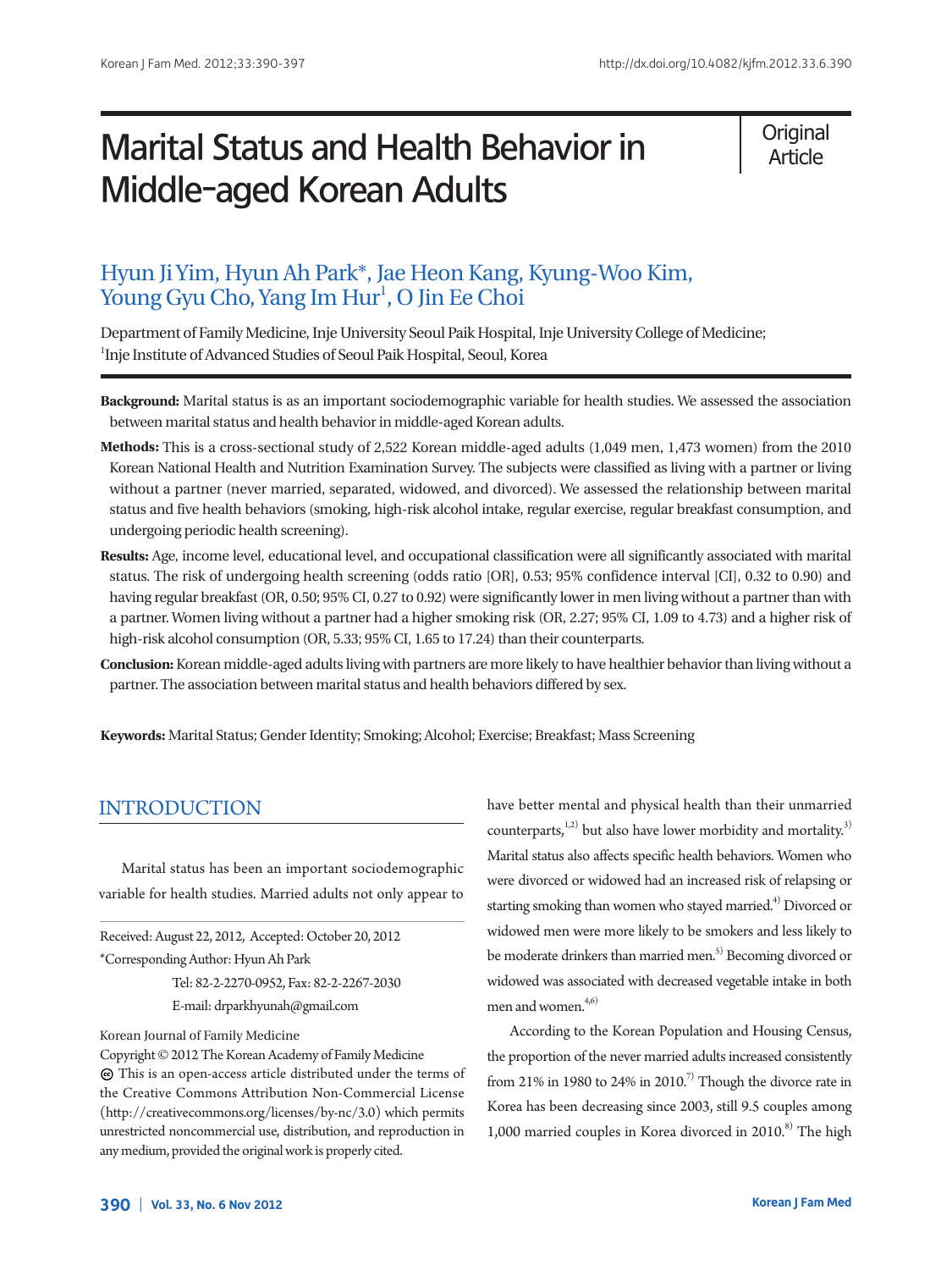divorce rate and the increasing rate of never married adults are not only a social phenomenon but have implications for personal health behavior and health status. However, domestic studies on marital status and health have mainly focused on specific health habits $^{9}$ ) or specific regions, $^{10)}$  and are therefore hard to generalize to the broader population. This study is to assess whether marital status is associated with health behavior of Korean middle-aged adults.

## METHODS

## 1. Korean National Health and Nutrition Examination Survey and Study Participants

The Korean National Health and Nutrition Examination Survey (KNHANES) is an annual survey to assess health conditions, health related behaviors, and the nutritional status of Korean people. This study used data from the 2010 KNHANES. Among 10,938 persons who participated in the 2010 KNHANES, we selected 2,522 adults (1,049 men and 1,473 women) aged between 40 and 65 years old, who completed all three components (the Health Interview Survey [HIS], the Nutrition Survey [NS], and the Health Examination Study) of the KNHANES.

#### 2. Variable Measurement

#### 1) Marital status assessment

Data on marital status was obtained through the household survey of the HIS. The marital status question was 'Have you been married?' If participants said 'no', he or she was placed in the never married group. If participants said 'yes', the next question given was, 'What is your marital status?' If participants said 'I am living with my partner', he or she was placed in the living with a partner group. The other answers such as separated, widowed, divorced and never married were regarded as the living without a partner group.

#### 2) Health behavior measurement

Data on health behaviors was obtained through the HIS and the NS. Smoking status, alcohol intake, exercise, and breakfast consumption were assessed by the self-administered

questionnaires, and periodic health examinations were evaluated by interviews. Smoking status was classified as smoker and nonsmoker. The question was, 'Do you currently smoke cigarettes?', if the answer was 'smoke daily' or 'sometimes smoke', they were placed in the current smoker group. Non-smoker was defined as ex-smoker or people who had never smoked cigarettes. High-risk alcohol intake was defined as an average of more than 7 glasses (5 glasses for women) on one occasion and more than twice a week for men during the previous one year according to the definition used in KNHANES.

Periodic health screening was assessed by the question 'Have you been screened for your health during the last two years?' If the answer was 'yes', they were considered to have periodic health screening. Participants who practiced any type of physical activity (vigorous, moderate, and walking) were classified as regular exercisers. The regular breakfast consumer was defined as a participant who had breakfast without skipping during the previous two days.

#### 3) Covariates measurement

The participants were categorized by age into 40 to 49 years, 50 to 59 years, and 60 to 65 years groups. Educational level was classified as less than middle school graduate, high school graduate, and more than college graduate. Household equivalent income was calculated by dividing total family income by the square root of the number of family members and categorized into tertiles (high, middle, and low). Occupation was classified into non-manual, manual workers, and the unemployed.

Height was measured to the nearest 0.1 cm on a stadiometer (SECA 225; SECA Deutschland, Hamburg, Germany). Body weight was measured to the nearest 0.1 kg on a balance scale (GL-6000-20; CAS Korea, Seoul, Korea) with the subject wearing a lightweight gown or underwear. Body mass index (BMI) was classified into less than 22.9 kg/m<sup>2</sup> (normal), 23.0 to 24.9 kg/  $m<sup>2</sup>$  (overweight), or over 25.0 kg/ $m<sup>2</sup>$  (obese) according to the standard of World Health Organization (Asia Pacific regional guideline).<sup>11)</sup> Chronic diseases including hypertension, diabetes, dyslipidemia, stroke, ischemic heart disease, and cancer (stomach, liver, colon, breast, lung, and cervical cancer) diagnosed by physicians was questioned. If participants said 'yes' to any kinds of chronic disease, he or she was regarded as having the chronic disease.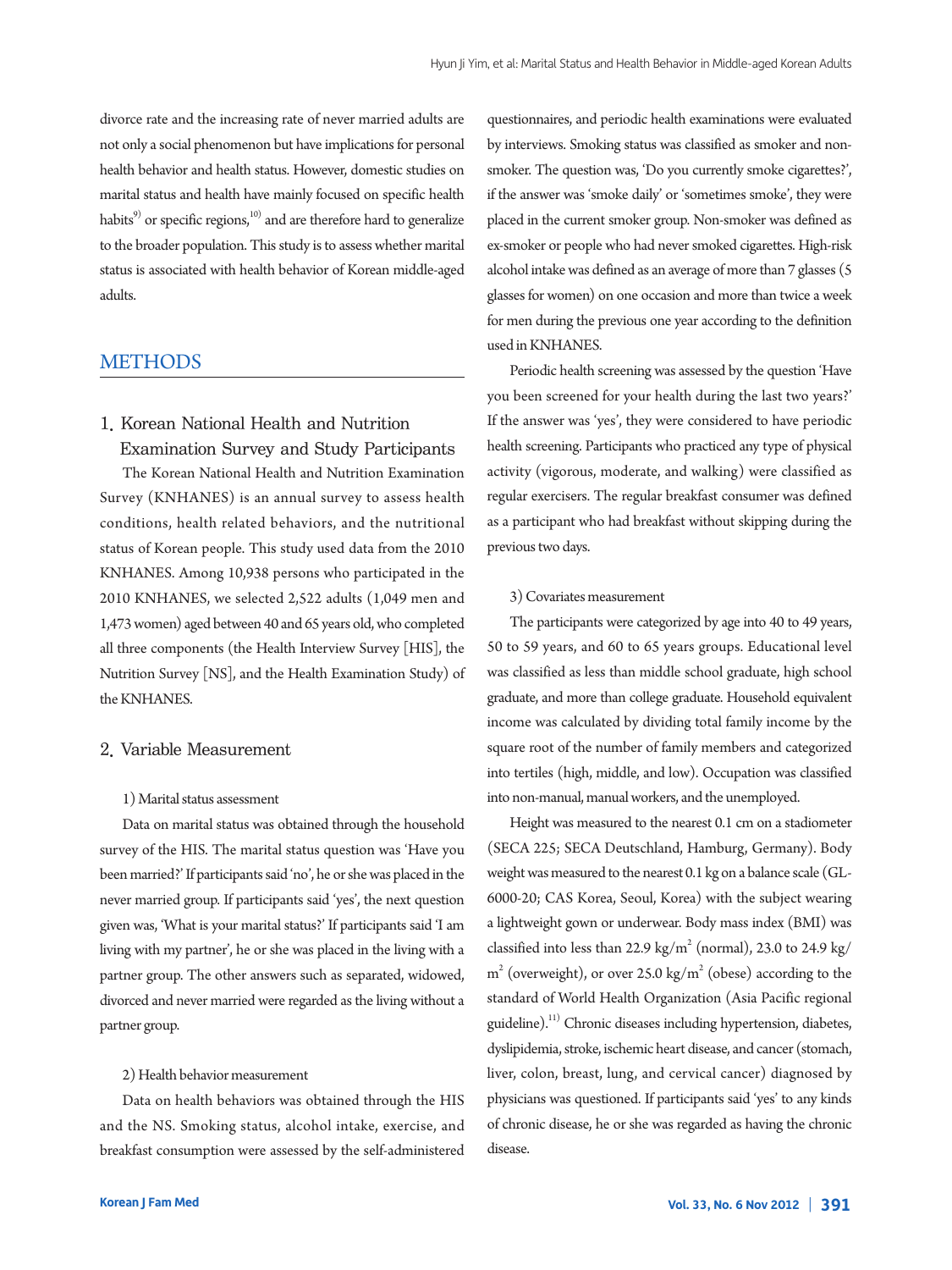## 3. Analysis

Descriptive analyses and bivariate analysis were performed with SPSS ver. 16.0 (SPSS Inc., Chicago, IL, USA) to incorporate sampling weight (wt\_tot) considering the multistage probability sampling design of KNHANES and non-response. Interaction effect between gender and marital status was assessed by inserting sex\*marital status interaction terms into the logistic models. A significant gender by marital status interaction was observed for regular exercise ( $P = 0.003$ ) and periodic health screening ( $P =$ 0.007). Thus, subsequent analyses were conducted for men and women separately.

Logistic regression analyses were performed to examine the

|                                                                                                                              | Male                     |                                         |         | Female                                 |                                          |          |
|------------------------------------------------------------------------------------------------------------------------------|--------------------------|-----------------------------------------|---------|----------------------------------------|------------------------------------------|----------|
| Variables                                                                                                                    | Living with<br>a partner | Living without<br>a partner<br>9.5(1.1) | P-value | Living with<br>a partner<br>86.1 (1.2) | Living without<br>a partner<br>13.9(1.2) | P-value  |
|                                                                                                                              | 90.5(1.1)                |                                         |         |                                        |                                          |          |
| Age (y)                                                                                                                      | $50.6 \pm 0.3$           | $49.5 \pm 0.8$                          | 0.52    | $50.3 \pm 0.3$                         | $53.8 \pm 0.6$                           | < 0.001  |
|                                                                                                                              |                          |                                         | 0.01    |                                        |                                          | < 0.001  |
| $40 - 49$                                                                                                                    | 50.0(2.1)                | 63.7(6.0)                               |         | 53.6(2.0)                              | 32.4(4.0)                                |          |
| $50 - 59$                                                                                                                    | 38.2(1.9)                | 20.7(5.1)                               |         | 35.7(1.7)                              | 44.7 (4.4)                               |          |
| $60 - 65$                                                                                                                    | 11.8(1.0)                | 14.6(3.6)                               |         | 10.7(1.0)                              | 22.9(3.2)                                |          |
| Income tertile                                                                                                               |                          |                                         | 0.01    |                                        |                                          | < 0.001  |
| Low                                                                                                                          | 51.3(1.9)                | 74.3 (6.6)                              |         | 47.8 (2.0)                             | 70.1(3.7)                                |          |
| Middle                                                                                                                       | 26.1(1.7)                | 11.1(3.8)                               |         | 28.5(1.6)                              | 18.3(3.5)                                |          |
| High                                                                                                                         | 22.7(1.7)                | 14.6(5.8)                               |         | 23.7(1.7)                              | 11.6(2.1)                                |          |
| <b>Educational level</b>                                                                                                     |                          |                                         | 0.26    |                                        |                                          | < 0.001  |
| <middle school<="" td=""><td>25.5(2.0)</td><td>35.3(6.0)</td><td></td><td>40.7(2.2)</td><td>58.4(4.1)</td><td></td></middle> | 25.5(2.0)                | 35.3(6.0)                               |         | 40.7(2.2)                              | 58.4(4.1)                                |          |
| High school                                                                                                                  | 38.8 (2.2)               | 34.3(5.5)                               |         | 37.2(1.9)                              | 32.6(4.2)                                |          |
| >College                                                                                                                     | 35.7(2.2)                | 30.4(6.2)                               |         | 22.1(2.0)                              | 9.0(2.2)                                 |          |
| Occupation                                                                                                                   |                          |                                         | 0.04    |                                        |                                          | 0.02     |
| Non-manual                                                                                                                   | 27.8(1.9)                | 20.8(5.6)                               |         | 6.4(2.0)                               | 12.6(1.2)                                |          |
| Manual                                                                                                                       | 62.2(2.1)                | 58.6(6.3)                               |         | 58.5(4.0)                              | 47.6(2.2)                                |          |
| None                                                                                                                         | 10.0(1.1)                | 20.7(5.0)                               |         | 35.1(3.6)                              | 39.7(1.9)                                |          |
| Chronic disease*                                                                                                             |                          |                                         | 0.28    |                                        |                                          | 0.44     |
| Yes                                                                                                                          | 34.2(1.9)                | 27.8(5.6)                               |         | 30.6(1.6)                              | 34.3(4.5)                                |          |
| N <sub>o</sub>                                                                                                               | 65.8(1.9)                | 72.2(5.1)                               |         | 69.4(1.6)                              | 65.7(4.5)                                |          |
| $BMI^{\dagger}$ (kg/m <sup>2</sup> )                                                                                         |                          |                                         | 0.85    |                                        |                                          | $0.86\,$ |
| <normal< td=""><td>33.0(1.8)</td><td>35.9(5.9)</td><td></td><td>43.1(1.9)</td><td>45.7(4.7)</td><td></td></normal<>          | 33.0(1.8)                | 35.9(5.9)                               |         | 43.1(1.9)                              | 45.7(4.7)                                |          |
| Overweight                                                                                                                   | 27.7(1.7)                | 24.6(5.6)                               |         | 25.1(1.6)                              | 24.1(3.6)                                |          |
| Obese                                                                                                                        | 39.3(1.9)                | 39.5 (6.7)                              |         | 31.9(1.6)                              | 30.1(4.3)                                |          |

Table 1. General characteristics of study participants.

Values are presented as mean ± SE or % (SE). P-values were calculated by the independence test.

BMI: body mass index.

\*Hypertension, diabetes, dyslipidemia, cerebral vascular accident, cardiovascular disease, cancer (gastric cancer, hepatic cancer, colon cancer, breast cancer, cervical cancer, lung cancer). <sup>†</sup>Normal and underweight <23.0 kg/m<sup>2</sup>, overweight 23.0–24.9 kg/m<sup>2</sup>, obese >25.0 kg/m<sup>2</sup>.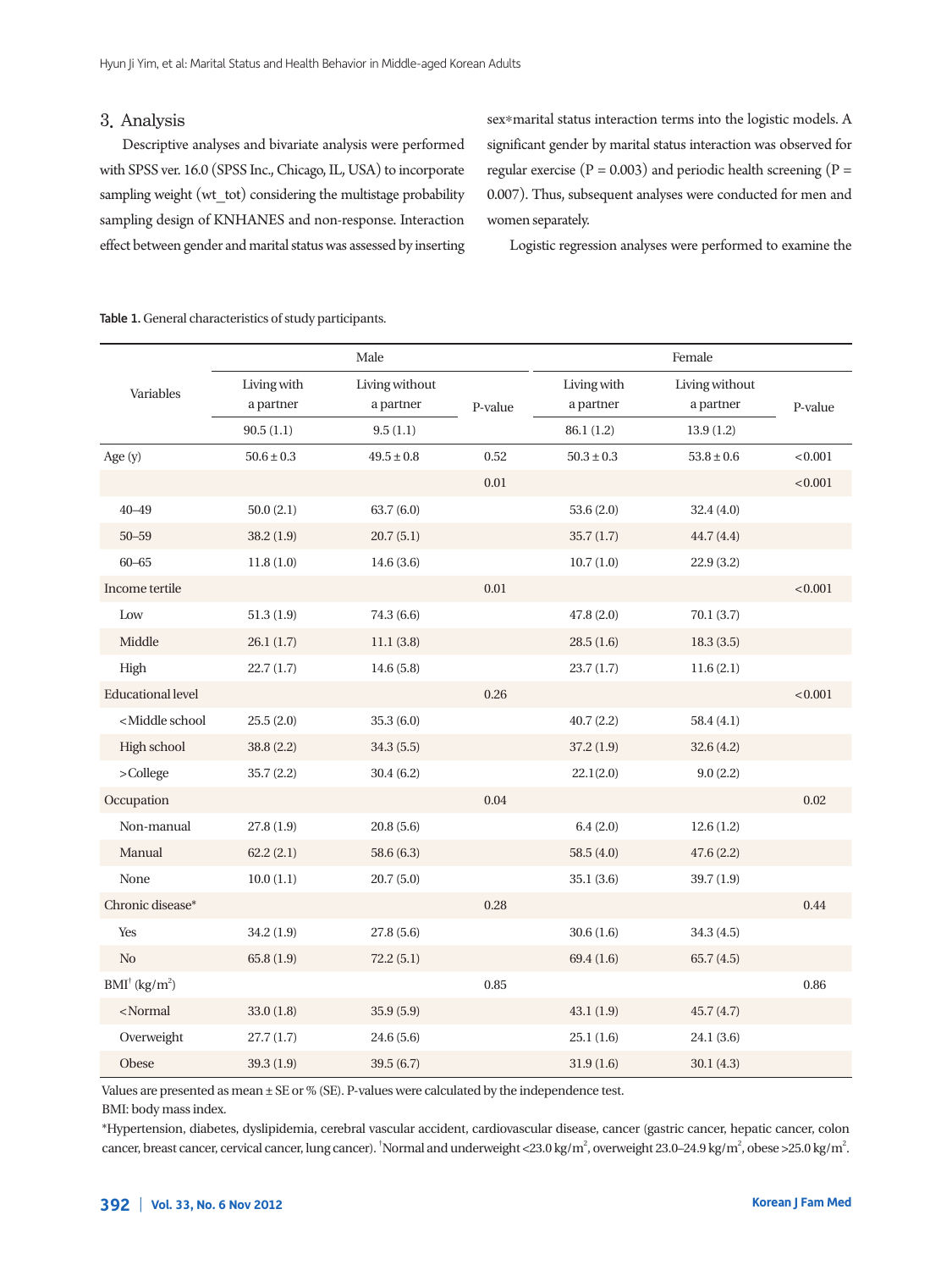relationship between five health behaviors and marital status, after adjustment for age, educational level, income level, occupation, and chronic disease. Odds ratios (OR) and 95% confidence interval (CI) are presented.

The study protocol was reviewed and approved by the institutional review board of the Seoul Paik Hospital (IRB no. IIT 2012-230) and informed consent was waived.

## **RESULTS**

#### 1. General Characteristics

When sampling weights were applied, 1,049 men represented 8,509,866 of Korean middle-aged men. The proportion of men living without a partner was 9.5 (1.1)%. One thousand four hundred and seventy-three women represented 8,336,278 of Korean middle-aged women. The proportion of women living

without a partner was 13.9 (1.2)%. General characteristics of the study population were shown in Table 1. Living without a partner group was sub-typed into 'divorced or separated,' 'widowed,' and 'never married.' In men, proportions of each group were 5.0 (0.7)%, 1.0 (0.3)%, and 3.6 (0.8)%, respectively, and were 5.6 (0.7)%, 7.3 (0.8)%, and 0.9 (0.3)% in women (data not shown).

The mean age was not significantly different between men living with a partner and men living without a partner while the proportion of 50-year-olds was lower in the living without a partner group ( $P = 0.01$ ). Women living without a partner were older ( $P < 0.001$ ). The living without a partner group was more likely to have low household income (P for men = 0.01, P for women  $< 0.001$ ), less education (only for women  $P < 0.001$ ), and more likely to be unemployed (0.04, 0.02, respectively). Chronic disease and BMI were not significantly different by marital status in both male and female groups (Table 1).

Table 2. Health behavior of study subjects according to marital status in Korean middle-aged men.

|                               | User, % (SE) | Unadjusted*         |         | Adjusted <sup>†</sup> |         |
|-------------------------------|--------------|---------------------|---------|-----------------------|---------|
| Health behavior               |              | OR (95% CI)         | P-value | OR (95% CI)           | P-value |
| Cigarette smoking             |              |                     |         |                       |         |
| Living with a partner         | 44.4(2.0)    | $\mathbf{1}$        |         | $\mathbf{1}$          |         |
| Living without a partner      | 56.9 (6.4)   | $1.65(0.99 - 2.78)$ | 0.06    | $1.48(0.88 - 2.50)$   | 0.14    |
| High-risk alcohol consumption |              |                     |         |                       |         |
| Living with a partner         | 11.9(1.4)    | 1                   |         | 1                     |         |
| Living without a partner      | 20.0(5.9)    | $1.85(0.87 - 3.95)$ | 0.11    | $2.01(0.90-4.51)$     | 0.09    |
| Regular exercise              |              |                     |         |                       |         |
| Living with a partner         | 47.4(2.0)    | $\mathbf{1}$        |         | $\mathbf{1}$          |         |
| Living without a partner      | 63.7(5.1)    | $1.95(1.23 - 3.07)$ | 0.004   | $2.06(1.28 - 3.30)$   | 0.003   |
| Regular breakfast consumption |              |                     |         |                       |         |
| Living with a partner         | 84.7 (1.4)   | 1                   |         | $\mathbf{1}$          |         |
| Living without a partner      | 73.6(5.9)    | $0.44(0.24 - 0.79)$ | 0.01    | $0.50(0.27 - 0.92)$   | 0.03    |
| Periodic health screening     |              |                     |         |                       |         |
| Living with a partner         | 70.4(2.0)    | $\mathbf{1}$        |         | $\mathbf{1}$          |         |
| Living without a partner      | 53.2(5.8)    | $0.48(0.29 - 0.79)$ | 0.004   | $0.53(0.32 - 0.90)$   | 0.02    |

OR: odds ratio, CI: confidence interval.

\*Unadjusted OR and P-value were based on simple logistic regression analysis. † Adjusted OR and P-value were based on multiple logistic regression analysis, adjusted for age category (40–49 years, 50–59 years, and 60–65 years), income tertile (low, middle, and high), educational level (<middle school, high school, and >college), occupational state (non-manual, manual, and none), and chronic disease (yes or no).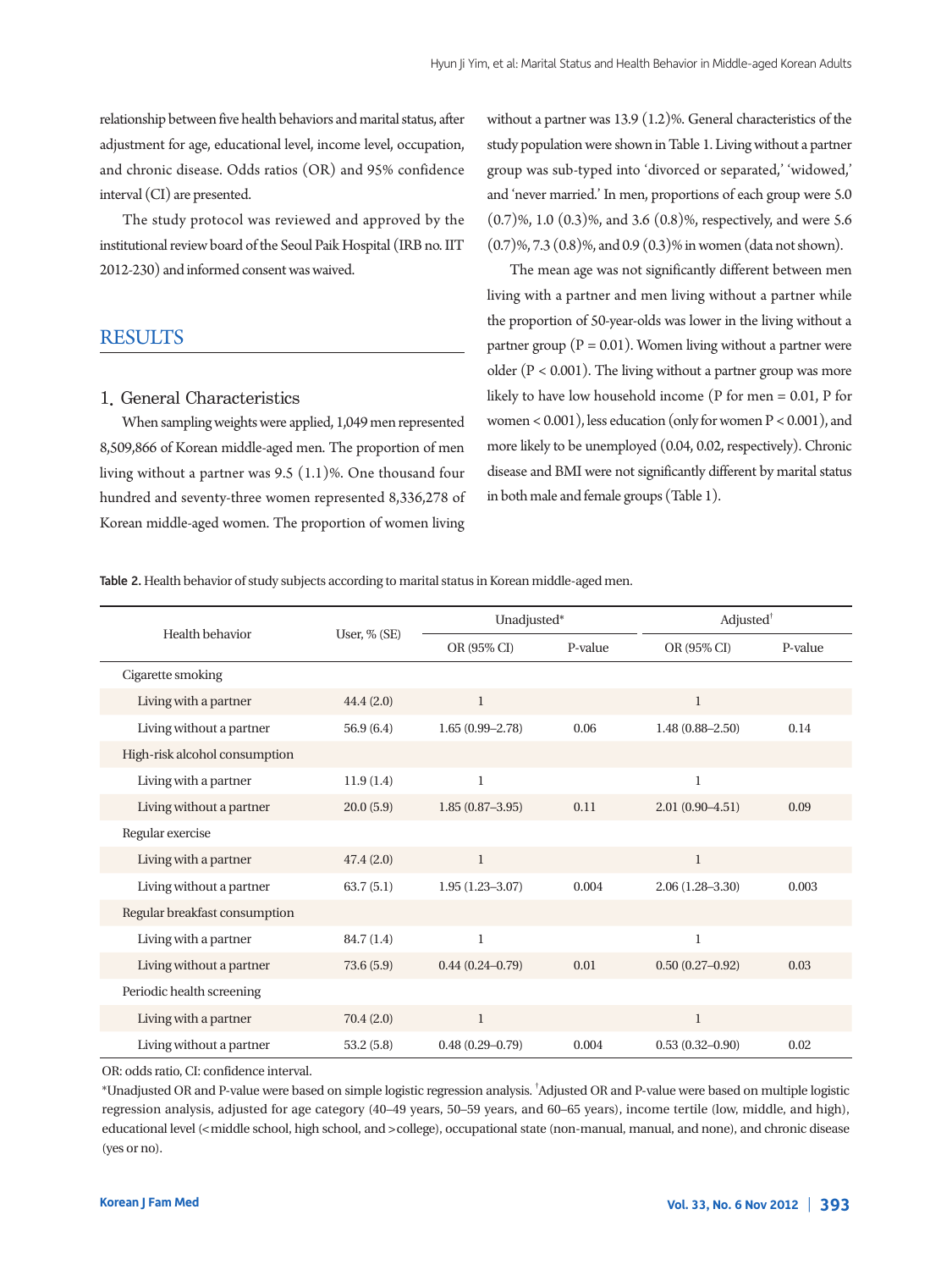#### 2. Health Behavior

#### 1) Cigarette smoking

The unadjusted smoking rate for men living with a partner group was  $44.4$  (2.0)% and  $56.9$  (6.4)% for men living without a partner. However, after covariate adjustment, there was no significant difference in smoking rate by marital status (OR, 1.48; 95% CI, 0.88 to 2.50). Women living without a partner (8.6 [2.2]%) were more likely to be smokers (OR, 2.27; 95% CI, 1.09 to 4.73) than their counterparts  $(4.1 [0.9]\%)$  (Tables 2, 3).

#### 2) High-risk alcohol consumption

In men, high-risk alcohol use was not significantly associated with marital status. However, women living without a partner were 5 times more likely to be a high-risk alcohol user (OR, 5.33; 95% CI, 1.65 to 17.24) (Tables 2, 3).

#### 3) Regular exercise

Living without a partner was a positive trigger to practice regular exercise for men (OR, 2.06; 95% CI, 1.28 to 3.30) whereas this worked negatively in women (OR, 0.65; 95% CI, 0.44 to 0.97) (Tables 2, 3).

#### 4) Regular breakfast consumption

Men living without a partner were more likely to skip breakfast than their counterparts (OR, 0.50; 95% CI, 0.27 to 0.92). However, women were not influenced by marital status in having regular breakfast  $(P = 0.10)$  (Tables 2, 3).

#### 5) Periodic health screening

The health screening rate was higher in men living with a partner (70.4  $[2.0]$ %) than in men without a partner (53.2  $[5.8]$ %). In women, there was no significant relationship between undergoing health screening and marital status  $(P = 0.40)$  (Tables 2, 3).

Table 3. Health behavior of study subjects according to marital status in Korean middle-aged women.

|                               | User, % (SE) | Unadjusted*          |         | Adjusted <sup>†</sup> |         |
|-------------------------------|--------------|----------------------|---------|-----------------------|---------|
| Health behavior               |              | OR (95% CI)          | P-value | OR (95% CI)           | P-value |
| Cigarette smoking             |              |                      |         |                       |         |
| Living with a partner         | 4.1(0.9)     | $\mathbf{1}$         |         | $\mathbf{1}$          |         |
| Living without a partner      | 8.6(2.2)     | $2.22(1.11-4.46)$    | 0.03    | $2.27(1.09 - 4.73)$   | 0.03    |
| High-risk alcohol consumption |              |                      |         |                       |         |
| Living with a partner         | 0.7(0.3)     | $\mathbf{1}$         |         | $\mathbf{1}$          |         |
| Living without a partner      | 3.4(1.5)     | $4.76(1.49 - 15.21)$ | 0.01    | $5.33(1.65 - 17.24)$  | 0.01    |
| Regular exercise              |              |                      |         |                       |         |
| Living with a partner         | 50.1(1.9)    | 1                    |         | $\mathbf{1}$          |         |
| Living without a partner      | 44.2(4.2)    | $0.79(0.54 - 1.15)$  | 0.22    | $0.65(0.44 - 0.97)$   | 0.04    |
| Regular breakfast consumption |              |                      |         |                       |         |
| Living with a partner         | 82.5(1.6)    | $\mathbf{1}$         |         | $\mathbf{1}$          |         |
| Living without a partner      | 78.3(3.6)    | $0.76(0.54 - 1.15)$  | 0.28    | $0.63(0.36-1.09)$     | 0.10    |
| Periodic health screening     |              |                      |         |                       |         |
| Living with a partner         | 66.4(1.7)    | 1                    |         | 1                     |         |
| Living without a partner      | 69.0(4.1)    | $1.12(0.76 - 1.67)$  | 0.56    | $1.20(0.78 - 1.86)$   | 0.40    |

OR: odds ratio, CI: confidence interval.

\*Unadjusted OR and P-value were based on simple logistic regression analysis. † Adjusted OR and P-value were based on multiple logistic regression analysis, adjusted for age category (40–49 years, 50–59 years, and 60–65 years), income tertile (low, middle, and high), educational level (<middle school, high school, and >college), occupational state (non-manual, manual, and none), and chronic disease (yes or no).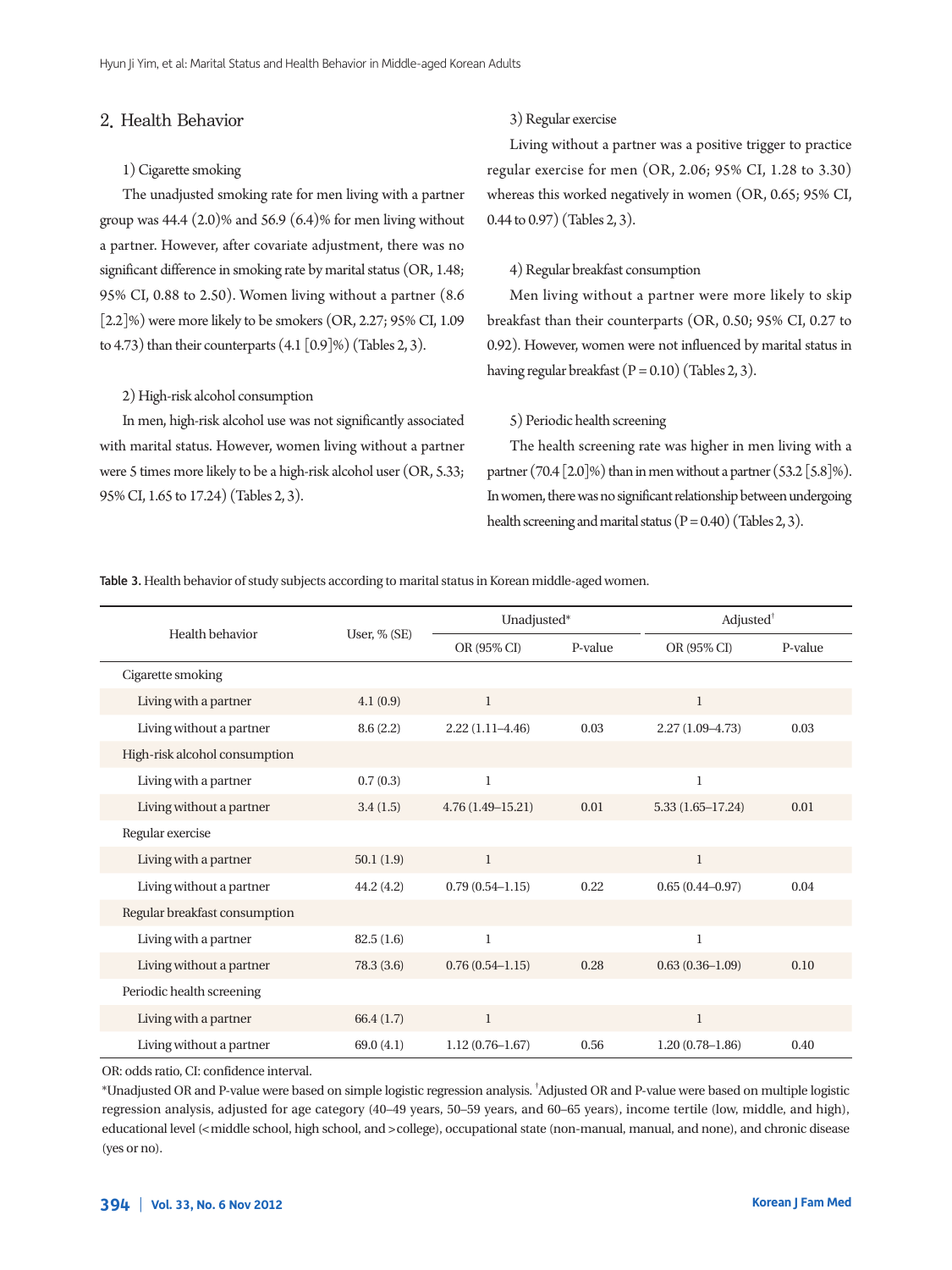## DISCUSSION

Regardless of population subgroup (age, education level, household income, occupation, or chronic disease) married middle-aged Korean adults were generally found to have healthier behaviors than single adults, and the association between marital status and health behavior differed by sex. Among dimensions of health behavior, regular breakfast consumption and periodic health examination were more sensitive to marital status in men as were smoking and high-risk alcohol intake in women.

Living with a partner allows one to have a good-quality diet and provides access to proper medical care.<sup>4,12)</sup> Eng et al.<sup>6)</sup> reported that divorced or widowed men eat less vegetables and more instant food. Davis et al.<sup>13)</sup> also found that single men have a low quality diet when compared to their married counterparts. In a similar vein, our study showed that men living with a partner eat breakfast in a more regular fashion and undergo periodic health examinations more than men without a partner, while women were not influenced by marital status. This may be due to a characteristic typical of Korean culture, in which wives prepare food for their husbands. Hence married men are more likely to eat breakfast.

Some previous studies showed that the health benefits by marriage do not differ by  $sex<sub>1</sub><sup>1,15)</sup>$  while most other studies had results similar to ours, showing that men get more benefits than women through marriage. $16,17)$  Some explanations include the fact that that women generally have better health behaviors than men and are more interested in monitoring and intervening on their partners' health behaviors, $18$ ) and women give more social support and psychological stability to their partners than men.<sup>19)</sup>

The effects of marital status on health behaviors in Korean middle-aged adults differed by gender. Smoking rate and the rate of high-risk alcohol intake were higher in women living without a partner than in women living with a partner in our study. Women who experienced divorce, separation, and death of spouse might get distressed by financial burden and the responsibility of rearing children by themselves, which might increase smoking rate.<sup>20,21)</sup> Release from social control (telling or reminding someone to engage in certain health behaviors) and loss of social support (support when changing health behavior) from partners might increase the smoking rate further.<sup>22)</sup> Umberson<sup>23)</sup> reported that social control and social support have beneficial consequence for health behaviors among those individuals who remain married. A similar mechanism might be exercised in the rate of excessive alcohol intake in single women. $24,25)$ 

Contrary to expectations, middle-aged Korean men living without a partner did not smoke or drink alcohol significantly more than married men did. The Korean men living without a partner group was a mixture of different subtypes (i.e., widowed, separated, never married, and divorced) who have different health risk behaviors. Western studies reported that divorced men showed a higher smoking rate and heavier alcohol consumption than their married counterparts,  $5,6,24)$  while, never married men's health behavior was similar to men living with a partner.<sup>2)</sup> Therefore, the resultantly null relationship was shown in middle-aged men in our study.

Schone and Weinick<sup>26)</sup> reported that living with a partner has positive influence on practicing regular exercise. Interestingly, the influence of marital status on regular exercise differed completely between men and women in Korea. Men living without a partner and women living with a partner had a higher rate of practicing regular exercise than their counterparts. The reason might be that most married men in Korea bear the economic responsibility of their families and therefore use their time and energy on working. Even in free time, they tend to use it with their families rather than exercising for themselves.

Two hypotheses may explain why married adults were healthier than unmarried single adults. First, married adults are more likely to be economically stable and get social and psychological supports from their partner. They are more interested in their own heath and the pursuit of a happier life. This interest drives them towards healthier behaviors (marriage protection effects). Joung et  $al.^{27)}$  reported that married people were more likely to engage in positive health behaviors and less likely to engage in negative ones than singles because they experience less stress and more social support.

The second hypothesis is that of marriage selection effects, which explain that healthier individuals are more likely to marry and to stay married while less healthy people either do not marry or are more likely to become separated, divorced, or widowed, and the change in marital status causes stress, increases morbidity and mortality, and negatively influences health behaviors.<sup>28,29)</sup> However, the KNHANES was not designed to evaluate the exact mechanisms connecting marital status and health behaviors.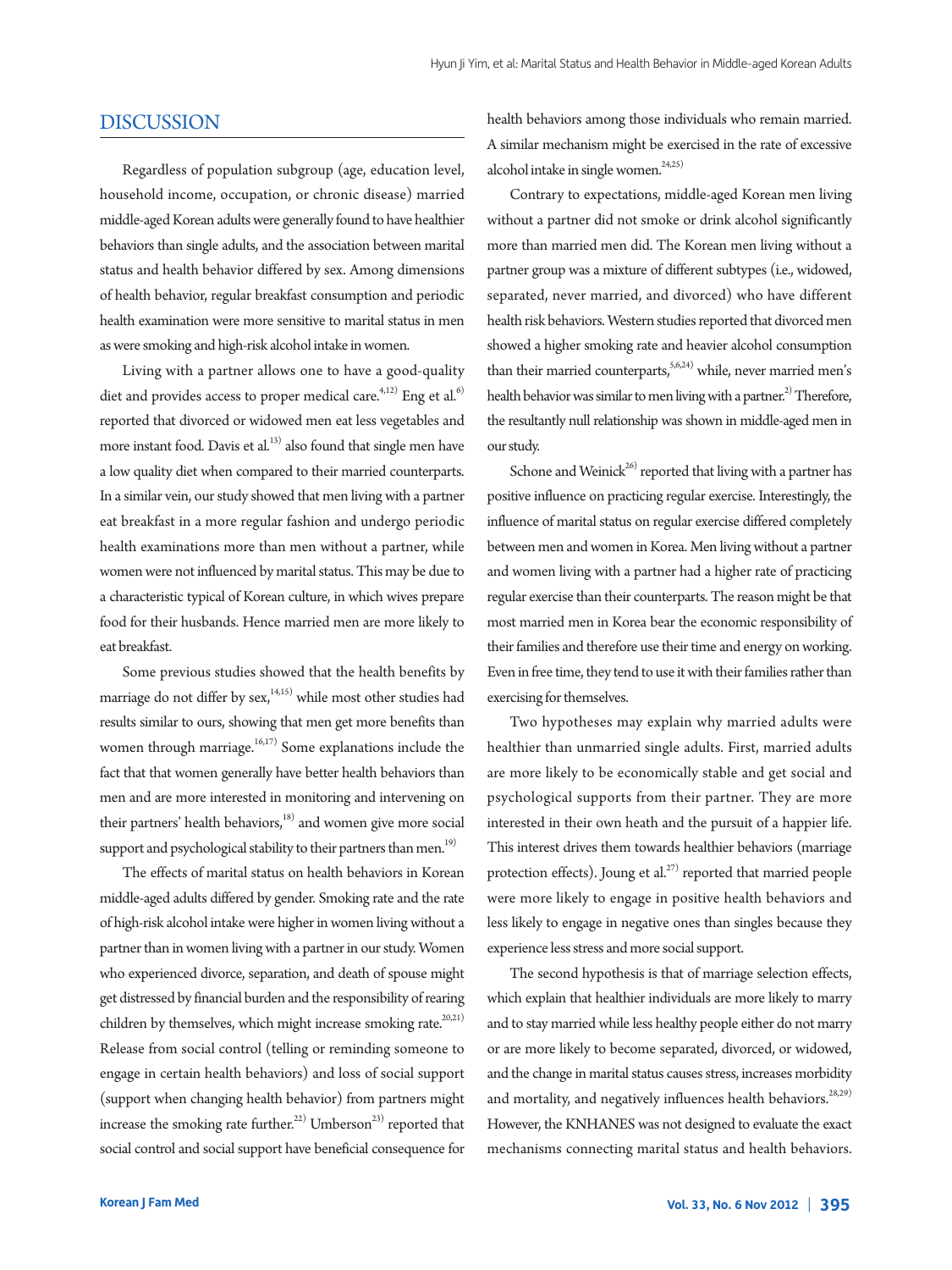We cannot tell which hypothesis more correctly reflects the relationship between marital status and healthy behavior in Korean adults.

Other limitations are as follows. The KNHANES is a crosssectional survey and so causality in the marital status and health behaviors cannot be determined. Our results are based on selfreported data. The accuracy of information on health behaviors obtained from self-filled questionnaires and health interviews could be limited. The low prevalence of single adults in middleaged Koreans in the 2010 KNHANES makes subgroup analysis (divorced or separated, widowed, and unmarried) of the living without a partner group impossible due to low statistical power.

The study had strengths as well. We used a nationally representative sample of Korean adults which increases the external validity of our results. This study is the first to assess the relationship between marital status and health behaviors from a representative sample of Korean adults. We included both men and women to confirm the interaction effects between sex and marital status. Hence we could suggest that the difference in health behaviors might be a possible explanation for the association between marital status and health. $26$ ) We hope this study could be a basis to organize health promotion programs especially directed at separated, divorced, widowed, and never married persons to encourage healthier lifestyle.

## CONFLICT OF INTEREST

No potential conflict of interest relevant to this article was reported.

## REFERENCES

- 1. Manzoli L, Villari P, M Pirone G, Boccia A. Marital status and mortality in the elderly: a systematic review and metaanalysis. Soc Sci Med 2007;64:77-94.
- 2. Schoenborn CA. Marital status and health: United States, 1999-2002. Adv Data 2004;(351):1-32.
- 3. Ben-Shlomo Y, Smith GD, Shipley M, Marmot MG. Magnitude and causes of mortality differences between

married and unmarried men. J Epidemiol Community Health 1993;47:200-5.

- 4. Lee S, Cho E, Grodstein F, Kawachi I, Hu FB, Colditz GA. Effects of marital transitions on changes in dietary and other health behaviours in US women. Int J Epidemiol 2005;34:69- 78.
- 5. Osler M, McGue M, Lund R, Christensen K. Marital status and twins' health and behavior: an analysis of middle-aged Danish twins. Psychosom Med 2008;70:482-7.
- 6. Eng PM, Kawachi I, Fitzmaurice G, Rimm EB. Effects of marital transitions on changes in dietary and other health behaviours in US male health professionals. J Epidemiol Community Health 2005;59:56-62.
- 7. Statistics Korea. Projected households by sex, age, and marital status of household head (Korea) [Internet]. Daejeon: Statistics Korea; 2010 [cited 2012 Jun 20]. Available from: http://kosis.kr.
- 8. Statistics Korea. Trend of marriage and divorce since 1970 [Internet]. Daejeon: Statistics Korea [cited 2012 Jun 20]. Available from: http://kostat.go.kr.
- 9. Cho HJ, Khang YH, Jun HJ, Kawachi I. Marital status and smoking in Korea: the influence of gender and age. Soc Sci Med 2008;66:609-19.
- 10. Choi SW, Rhee JA, Shin JH, Shin MH. The comparison of health behaviors between widowed women and married women in Jeollanamdo Province, Korea. J Prev Med Public Health 2008;41:272-8.
- 11. World Health Organization, International Obesity Task Force, International Association for the Study of Obesity (WHO/IOTF/IASO). The Asia-Pacific perspective: redefining obesity and its treatment. 1st ed. Hong Kong: WHO/IOTF/IASO; 2000.
- 12. Iwashyna TJ, Christakis NA. Marriage, widowhood, and health-care use. Soc Sci Med 2003;57:2137-47.
- 13. Davis MA, Murphy SP, Neuhaus JM, Gee L, Quiroga SS. Living arrangements affect dietary quality for U.S. adults aged 50 years and older: NHANES III 1988-1994. J Nutr 2000; 130:2256-64.
- 14. Kalediene R, Petrauskiene J, Starkuviene S. Inequalities in mortality by marital status during socio-economic transition in Lithuania. Public Health 2007;121:385-92.